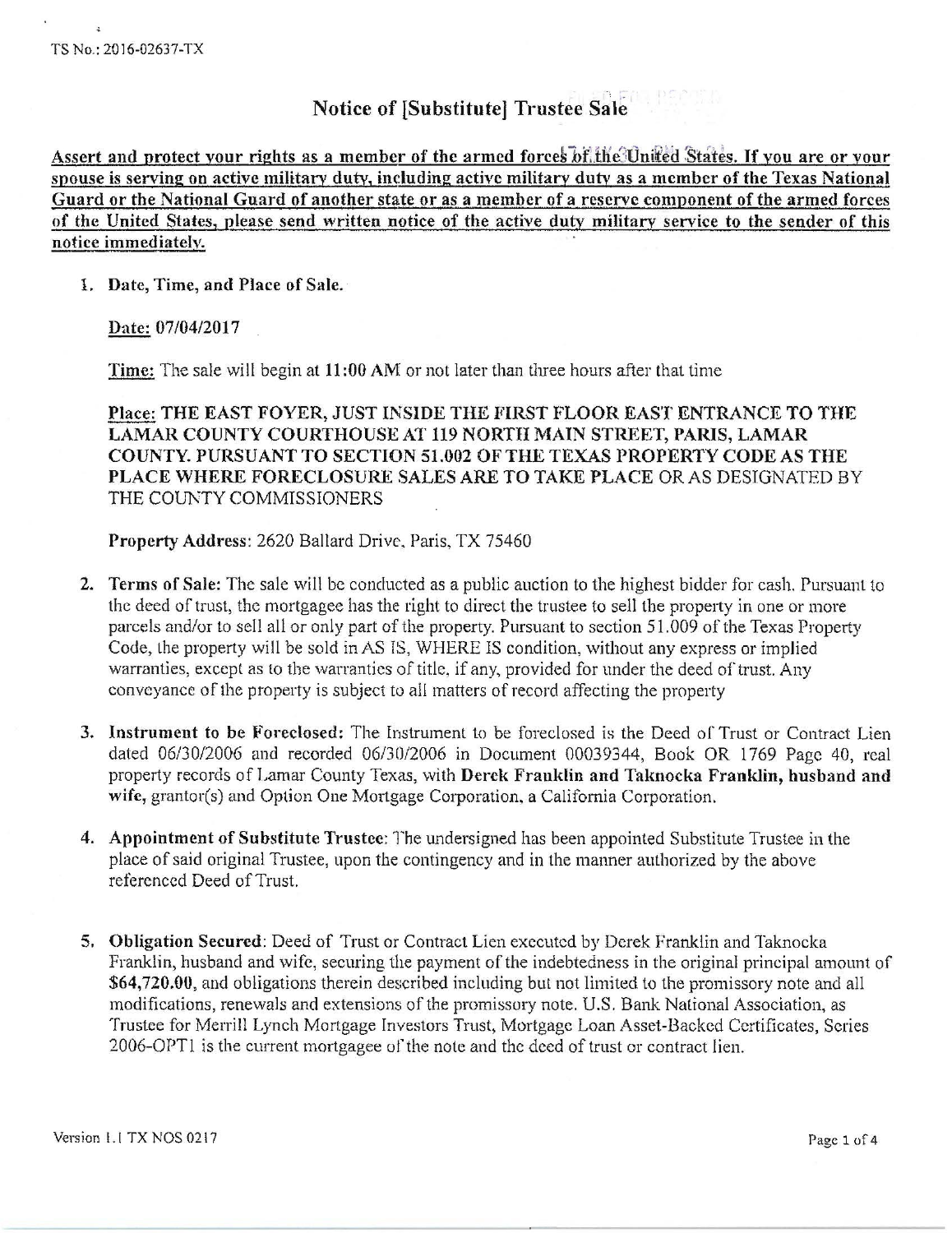# Notice of [Substitutel Trustee Sale

- 6. Default: A default has occurred in the payment of indebtedness, and the same is now wholly due, and the owner and holder has requested to sell said property to satisfy said indebtedness.
- 7. Property to be sold: The property to be sold is described as follows:

All that certain Jot, tract or parcel of land situated in Lamar County, Texas, part of the Hiram Williams Survey, Abst. No. 1003 and being Lot Seven (7) in Block B of The Winchester Estates, according to plat of such addition recorded in Envelope 227-C Lamar County Plat Records and by Rcplat of record in Envelope 229-A, Lamar County Plat Records.

Filed Notes 2620 Ballard Drive Paris, Texas

Being a 0.2117 acre tract of land in the Hiram Williams Survey, Abstract No. 1003, in the City of Paris, Lamar county, Texas; being all of Lot 7, Block B of\Vinchester Estates, as recorded in Envelope 227-C of the Lamar County Plat Records (L.C.P.R.); and being all of that certain tract of Jand described in deed dated December 3, 2004, to Bruce L. Duncan, recorded in Volume 1553, Page 48 of the Lamar County Official Public Records (L.C.O.P.R.); said 0.2117 acre tract of land is more particularly described by metes and bounds as follows (all bearings cited herein are based on due East along the north boundary line of subject tract per Env. 227-C, L.C.P.R.)

BEGINNING at a 1/2-inch iron rod found in the south right-of-way line of Ballard Drive (50' wide per Env. 227-C, L.C.P.R.), for the northeast corner of Lot 6 of said block B, said Lot 6 being that same tract of land described in deed dated August 20, 1984, to John W. Norton, et ux, recorded in Vol. 674, Pg. 980 of the Lamar County Deed Records (L.C.D.R.), and the northwest corner of the herein described tract;

1.) THENCE East (reference bearing), along the south right-of-way line of Ballard Drive, a distance of 65.03 feet to a 3/8-inch iron rod found for the northwest corner Lot 8 of said Block B, said Lot 8 being that same tract of land described in deed dated March 30, 1994, to Roger P. Durant, et ux, recorded in Vol. 430, Pg. 333 of the Lamar County Real Property Records (L.C.R.P.R.);

2.) THENCE South 00 deg. 00 min. 57 sec. East, along the west boundary Jine of said Lot 8, a distance of 141.97 feet (Plat call 141.51) to a 1/2-inch iron rod found in the south boundary line of said Block B for the southwest corner of said Lot 8, the northwest corner of Lot 8 of Briarwood Addition # 2, as recorded in Env. 352-C, L.C.P.R., for the northeast corner of Lot 7 of Briarwood Addition, as recorded in Env. 331-C, L.C.P.R., said Lot 8 of Briarwood Addition # 2 being that same tract of land described in deed dated November 14, 2005, to Gayle Denise Ferguson, recorded in Vol. 1689, Pg. 92, L.C.O.P.R., said Lot 7 of Briarwood Addition being that same tract of land described in deed dated July 24, 2001, to Douglas Scott Biard, ct ux, recorded in Vol. 1097, Pg. 249, L.C.R.P.R.;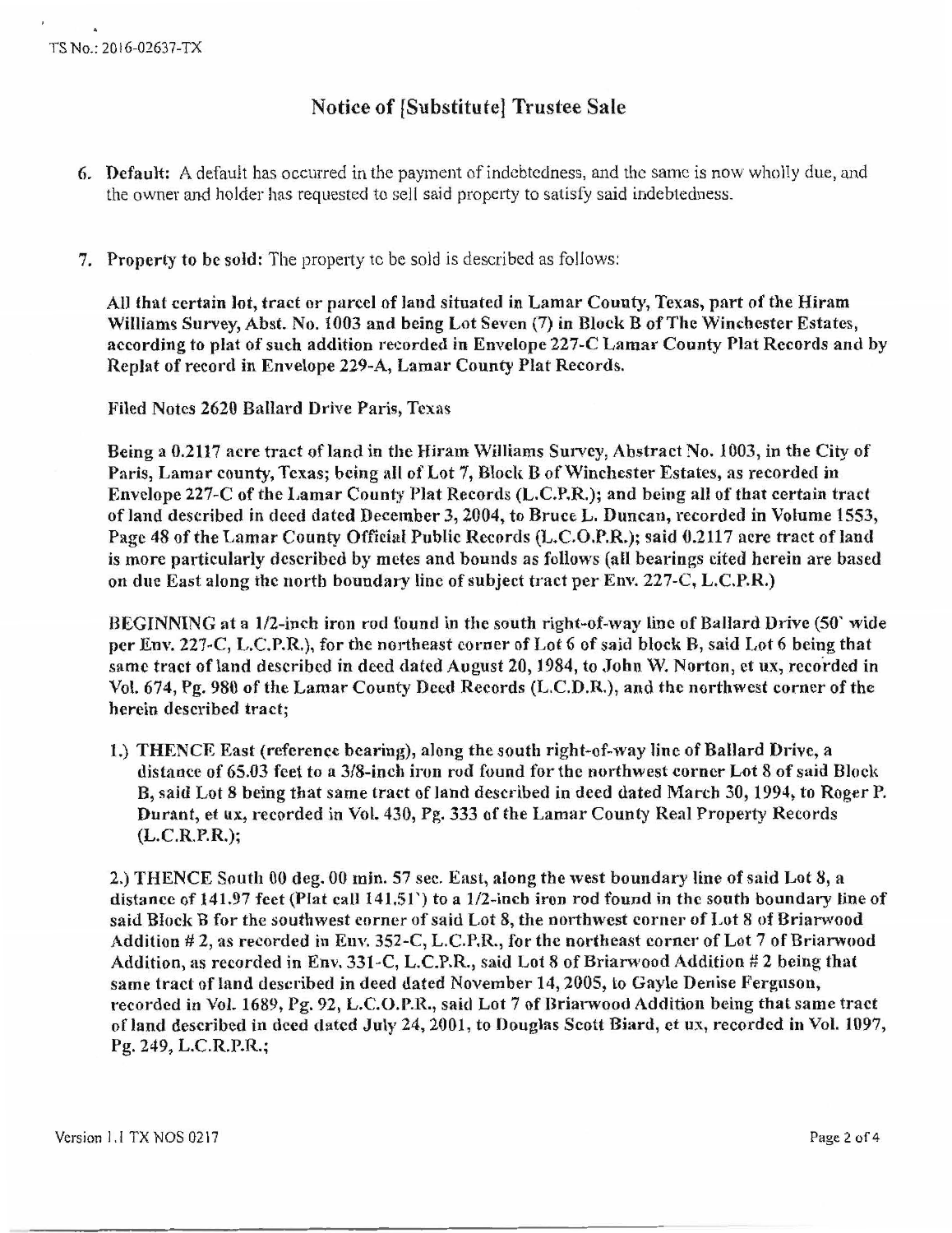$\overline{a}$ 

## Notice of [Substitute] Trustee Sale

3.) THENCE North 89 deg. 58 min. *Y.9* sec. West, along the north boundary line of said Lot 7 of Briarwood Addition, a distance of 64.87 feet to a 1/2-inch iron rod found for the northwest corner of said Lot 7 of Briarwood Addition, the northeast corner of Lot 6 of said Briarwood Addition, and the southeast corner of said Lot 6 of Winchester Estates, said Lot 6 of Briarwood Addition being that same tract of land described in deed dated August 15, 2005, to Tammy L. Kilpatrick, et al, recorded in Vol. 1648, Pg. 120, L.C.O.P.R.;

4.) THENCE North 00 deg. 04 min. 49 sec. West, along the cast boundary line of said Lot 6 of Winchester Estates, a distance of 141.94 feet to the POINT OF BEGINNING and containing 0.2117 acre of land.

I, Dennis E. Chalairc, certify that the above property description and the accompanying plat dated June

26, 2006 represent a survey made on the ground under my supervision.

8. Mortgage Servicer Information: The Mortgage Service is authorized to represent the Mortgagee by virtue of a servicing agreement with the Mortgagee. Pursuant to the Servicing Agreement and Texas Property Code §51.0025, the Mortgage Servicer is authorized to collect the debt and to administer any resulting foreclosure of the lien securing the property referenced above. Ocwen Loan Servicing, LLC, as Mortgage Servicer, is representing the current mortgagee, whose address is:

C/O Ocwen Loan Servicing, LLC 1661 \Vorthington Rd., Suite 100 West Palm Beach, FL 33409 Phone: 1-800-746-2936

Version 1.1 TX NOS 0217 Page 3 of 4